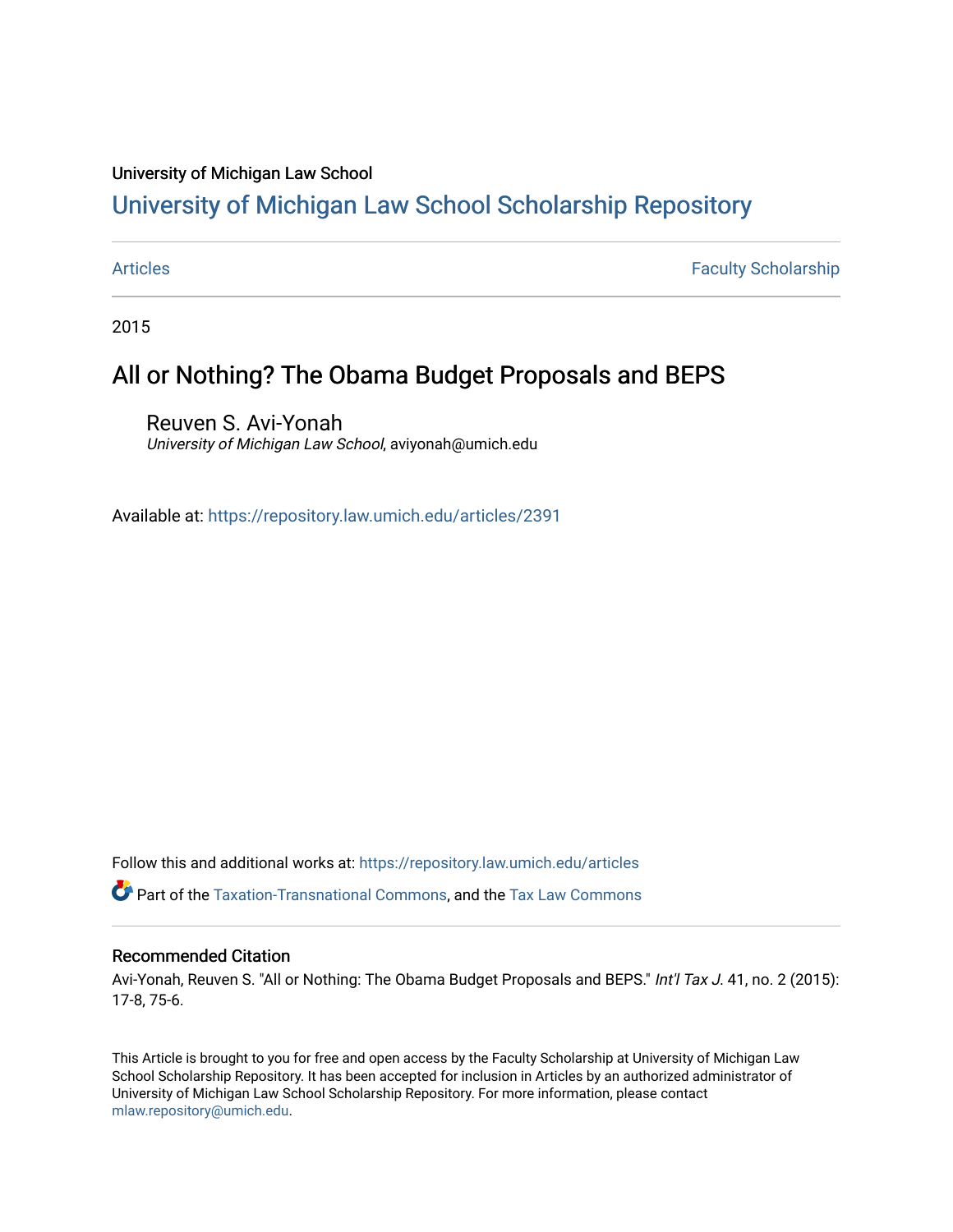# **All or Nothing? The Obama Budget Proposals and BEPS**

By Reuven S. Avi-Yonah<sup>1</sup>

# **Introduction: The Current Mess**

There is a wide bipartisan consensus that the U.S. international tax regime is broken. We have the highest corporate tax in the OECD, which at 35 percent imposes a real burden on corporations earning mostly U.S.-source income. At the same time, U.S.-based multinationals pay very low effective tax rates on foreignsource income earned through their subsidiaries, leading to a strong incentive to shift profits out of the United States. Finally, the United States is among the few countries to fully tax dividends paid by foreign subsidiaries to their domestic parents, leading to the "trapped income" phenomenon in which \$2 trillion of low-taxed earnings of those subsidiaries cannot be repatriated because of the tax on repatriations and have to be declared as "permanently reinvested" overseas despite increasing difficulties to find something to do with this pile of money.

There is also a broad consensus about what needs to be done: reduce the corporate rate, broaden the base by taxing offshore profits and eliminate the tax on repatriations, which affects behavior in negative ways without raising revenue. President Obama's budget for fiscal 2016 does all three, but in a half-hearted way that does not fully address the problems and creates new ones.

The President presumably believes that what he proposed is just a starting point for negotiations with congressional Republicans, and that it was the most he could possibly expect to get. But it is not a good idea to begin negotiations by giving away half of what you want. A famous Talmudic story tells of two brothers who argued over a piece of land. One said it was all his, while the other, wishing to appear reasonable, said that each should get half. The judge held that since there was no dispute over one half, the intransigent brother should get it, and then the remaining half should be divided between them. A similar fate awaits Obama's proposals: Having conceded, for example, that the \$2 trillion of trapped earnings should be taxed at 14 percent, or half the usual rate, he will be faced with Republican demands for a seven-percent rate.

There is, however, a better way. The G20 and OECD Base Erosion and Profit Shifting (BEPS) project has established that our major trading partners all want to eliminate double nontaxation and that they are willing to revise their controlled



**REUVEN S. AVI-YONAH is Irwin 1.** Cohn Professor of Law and Director, International Tax LLM, at the University of Michigan.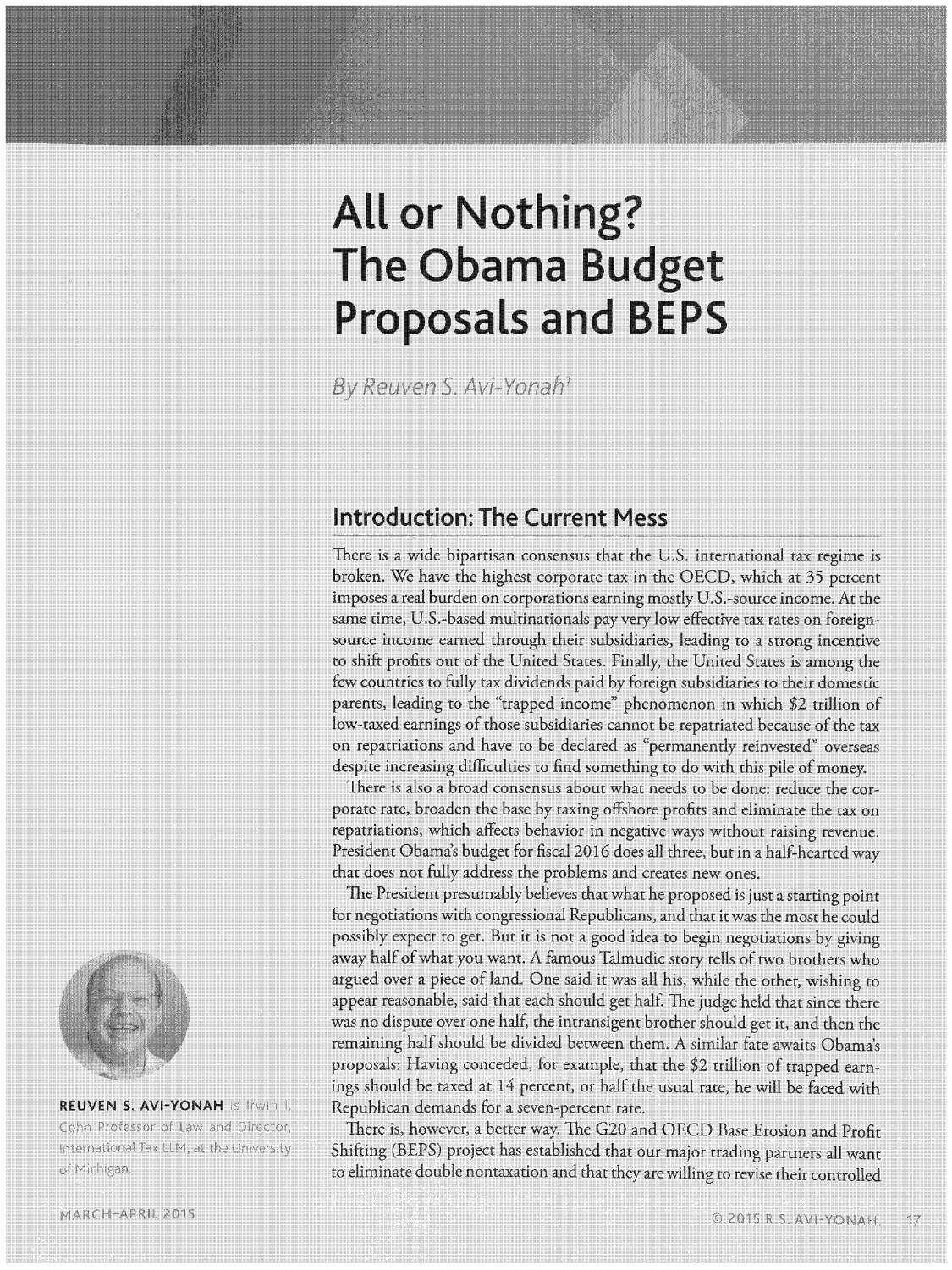foreign corporation (CFC) rules to do so, with specific proposals due in September 2015. The President should use this opportunity to convince the leaders of the G20 to eliminate deferral or exemption of CFCs at their normal corporate rate, which is always higher than 20 percent. Such a multilateral solution deals with all the normal objections to abolishing deferral unilaterally in the name of competitiveness, neutrality or the need to prevent corporate expatriations. It will enable the United States to achieve real corporate rate reduction and base broadening without leaving in place the incentives to invert or to shift profits overseas. And it will generate extra revenue that can be used to reduce the top marginal individual tax rate, a move that will please congressional Republicans and make tax reform easier to swallow for the nonincorporared sector of U.S. business.

# **The Obama Budget Proposals**

The President's budget for fiscal 2016 contains three major proposals to address the current mess. First, the President proposes to reduce the corporate tax rate to 28 percent (25 percent for some domestic manufacturing activity), while raising the dividend and capital gains rate to 28 percent.<sup>2</sup> Second, the President proposes to impose a one-time transition tax of 14 percent *(i.e.,* half the new normal rate) on previously accumulated offshore earnings of U.S.-based multinationals, and then let them repatriate those earnings without further tax.<sup>3</sup> Finally, the President proposes to impose a per-country minimum tax of 19 percent on the future earnings of CFCs of U.S. multinationals, and thereafter let them repatriate those tax-free.<sup>4</sup> In addition, the budget contains many previously proposed items, including a reduction of the threshold to be treated as an **inverted** company (and taxed as a U.S. corporation) from 80 percent to 50 percent (or if the US corporation .is bigger and continues to be managed from the United States with no substantial presence in the acquiring foreign corporation's country).<sup>5</sup>

Predictably, the proposals have been denounced by the Business Roundtable as anti-competitive and by others as a giveaway to the multinationals. But congressional Republicans have been more positive because these proposals are in fact quite similar to the tax reforms proposed by former Ways and Means Chair Dave Camp (R-Mich.) last year, with the main difference being the rates. Camp would have cut the overall rate to 25 percent, imposed a 3.5-8.75-percent tax on past earnings and taxed future earnings at  $12.5-15$  percent.<sup>6</sup> Thus, it is quite possible. that the two sides could compromise somewhere in the middle between the two positions.

### **Why the Obama Proposals Are Inadequate**

Neverthdess, in my opinion the Obama budget proposals arc inadequate. They give away too much while leaving the current perverse incentives in place, or even exacerbating some of them. The following discusses these proposals in turn.

First, the 14-percent tax on past earnings. **There** is no policy justification for this rate in the budget, and it is hard to think of one. Past earnings are by definition past, and therefore taxing them cannot affect either the competitiveness ofU.S. multinationals or their incentives. Not taxing them in full is therefore a pure windfall that cannot be defended in the name of either competitiveness or neutrality: Most logically, they should be taxed at the 35-percent rate that would have applied when earned. I can at least see logic in applying the full new 28 percent as an alternative.

Presumably, the reason to cut that rate in half is to assuage the opposition by the multinationals, who object to any taxation of their offshore earnings because they **have**  not taken a reserve for such taxes ( disingenuously declaring them "permanently reinvested" overseas) and will therefore take a hit to their financials. But U.S. multinationals have been earning record profits of late, and this kind of "one-time hit" is something that capital markets will understand. As such, U.S. multinationals can be expected to bear this hit, having benefitted from decades of earning income that belongs in **the** United States without paying tax on it to any jurisdiction.

Second, the proposed 19-percent minimum tax is actually lower than that because of an "allowance for corporate equity" designed to accommodate multinationals with real business operations in a given country. The result would be that U.S. domestic earnings are taxed at 28 percent, or at least 25 percent, while offshore earnings are taxed at less than 19 percent. Since there is no longer a tax on repatriations, there will still be strong motivation to shift profits from the United States to offshore CFCs with no longer any concern that the income will be trapped overseas. We are, after all, talking about billions of dollars in tax, so that every percentage point translates into a huge saving for the multinationals.

On the surface, 19 percent is higher than the effective rates imposed on foreign profits by our major competitor countries, which generally exempt active foreign income when it is earned and when it is repatriated. However, with the existing CFC rules of other countries, as well as the expected strengthening of CFC regimes that will come out of the BEPS process, this 19 percent (actually lower than 19 percent per the above) will competitively be either better or worse than<br>*Continued on page 75*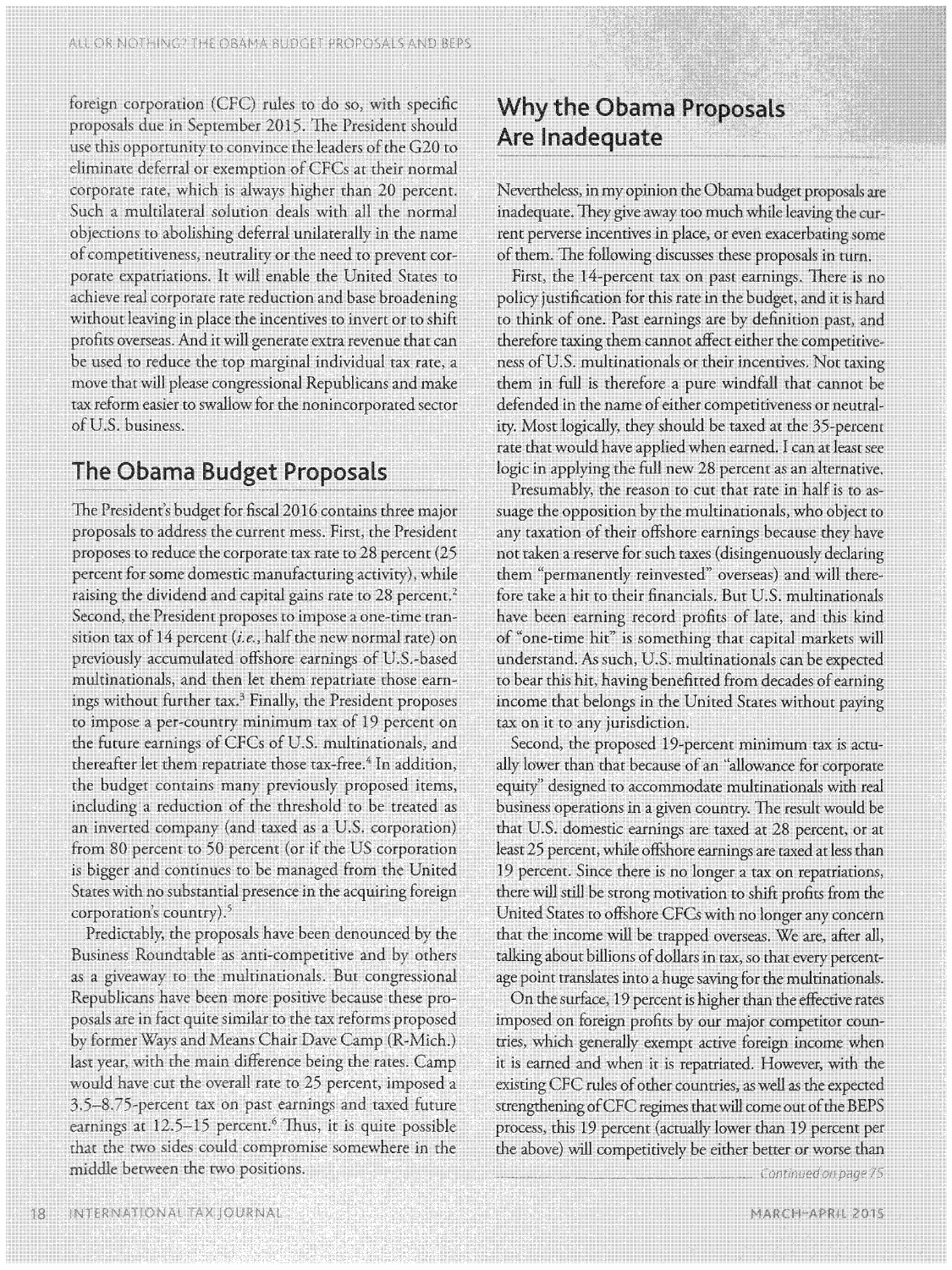#### 47, Dec. 15,550 (1947).

- •◄ Emphasis added.
- Given that Code Sec. 267(a)(3)(B) merely defers a deduction, rather than denying it permanently, it is generally believed that a corporation's i earnings and profits under Code Sec. 312 are reduced by the deferred amount only when it is recognized for purposes of calculating Income. There is some confusion on this point, given that Reg. §1.312-7(b)(1) states that losses disallowed under Code Sec. 267 reduce earnings and profits currently. Given that the regulation was last amended in 1972, it appears to be referring to cases where section 267 permanently denies a deduction. Since the regulation was issued, Code Sec. 267(a)(2), Code Sec. 267(a)(3) and Code Sec. 267(f) have been amended or added to provide for temporary deferral, rather than permanent denial of deductions.
- •~ See, e.g., Reg.§ 1.1441-2(e)(1) ("A payment is considered made to a beneficial owner if it is paid in partial or complete satisfaction of the beneficial owner's debt to a creditor").

#### All or Nothing

Continued from page 18

the tax rates applied to the earnings of those competitor multinationals.<sup>7</sup>The winner or loser will be fully dependent on factors such as industry, tax structures employed, home countries, *etc.*  Despite the noise thar U.S. multinationals will make about how they are being hurt competitivdy, we should ignore it as a red herring.

Irrespective of the red-herring nature of this competition issue, this 28-percent-19-percent structure will violate the usual neutralities (CEN, CIN and CON). Further, all the noise about competition issues may result in a spate of inversions until the new anti-inversion rule kicks in, in December 2015. After that, we may see an increase in actual takeovers of U.S. multinational by larger foreign muJtinationals, since even the President's anti-inversion proposal cannot block those (and they can result in larger job losses and emigration of intellectual property than inversions, since the new enterprise will actually be headquartered abroad).

Finally, the new 28-percent (or 25-percent) corporate rate is

significantly below the top individual rate (nominally 39.6 percent, but because of the restrictions on exemptions and deductions, plus potentially the 3.8 percem net investment income tax, it is usually well over 40 percent, and with state taxes it can **be** over 50 percent). 'The result will be a distinct bias in favor of C corporations and against businesses operating transparently as S corporations, LLCs or partnerships because even with higher taxes on dividends and capital gains, the fact thar these taxes can be delayed means that it is frequently better to be a C corporation and pay 28 percent than to be a passthrough and pay over 40 percent.

All of these biases will be exacerbated if, as expected, negotiations with the Republicans further reduce the minimum rate on offshore income below 19 percent and do not affect the overall corporate rate much (the latter cannot be further reduced without eliminating other tax expenditures that also benefit the unincorporated sector, such as accelerated depreciation, which would make the bias in favor of C corporations even worse).

# BEPS: **An Opportunity for Real Reform**

But there is a better way. The G20 all have corporate tax rates above 20 percent, and they all wish to eliminate double nontaxation of offshore income, as evidenced by the actions already adopted under BEPS.

By September, the BEPS project is supposed to address changes in the CFC rules to limit BEPS.<sup>8</sup> The President has an opportunity to use the BEPS project to achieve a coordinated tax reform, in which all the G20 commit to taxing the offihore income of their multinationals at their normal tax rate, with no deferral or exemption.<sup>9</sup>

Such an outcome achieves the best of all possible worlds. First, because most multinationals are based in the G20, there will be no **adverse** impact on competitiveness for any of **them**  because they all will be subject to current tax at 20 percent or above on both past and future earnings. Second, we will simultaneously achieve all the neutralities, since it is well established that CEN, CIN and CON can all be sarisfied at the same time if rates are coordinated. Third, there will be no barriers to repatriating offshore funds. Finally, there will be no incentive for taxmotivated takeovers or inversions to G20 countries, although a tough anti-inversion rule is still needed to prevent moves outside the G20. I would suggest a corporate-level exit tax (deemed sale of assets), in addition to the President's proposal.

Would the Republicans ever agree to anything like this? They might, if there is a sweetener: using any excess revenue to reduce the top individual rate to be the same as the top corporate rate. If the rate structure returns to where it was in 1986-1990, *i.e.,*  ordinary income, capital gains and dividends taxed at 28 percent, plus a 28-percent corporate rare imposed on worldwide income, all of the biases discussed above (including **the** bias in favor of C corporations and against passthroughs) are largely eliminated.

# **Conclusion: The Lessons of the FCPA**

The basic conclusion from the U.S. experience with tax reform is that in a globalized world, it is hard to do tax reform alone. There is no way to unilaterally address the biases in our system without affecting competitiveness.

There *is* a useful historical precedent for the above proposal for multilateral action. In 1977, the United States adopted **the** Foreign Corrupt Practices Act (FCPA), which put U.S.